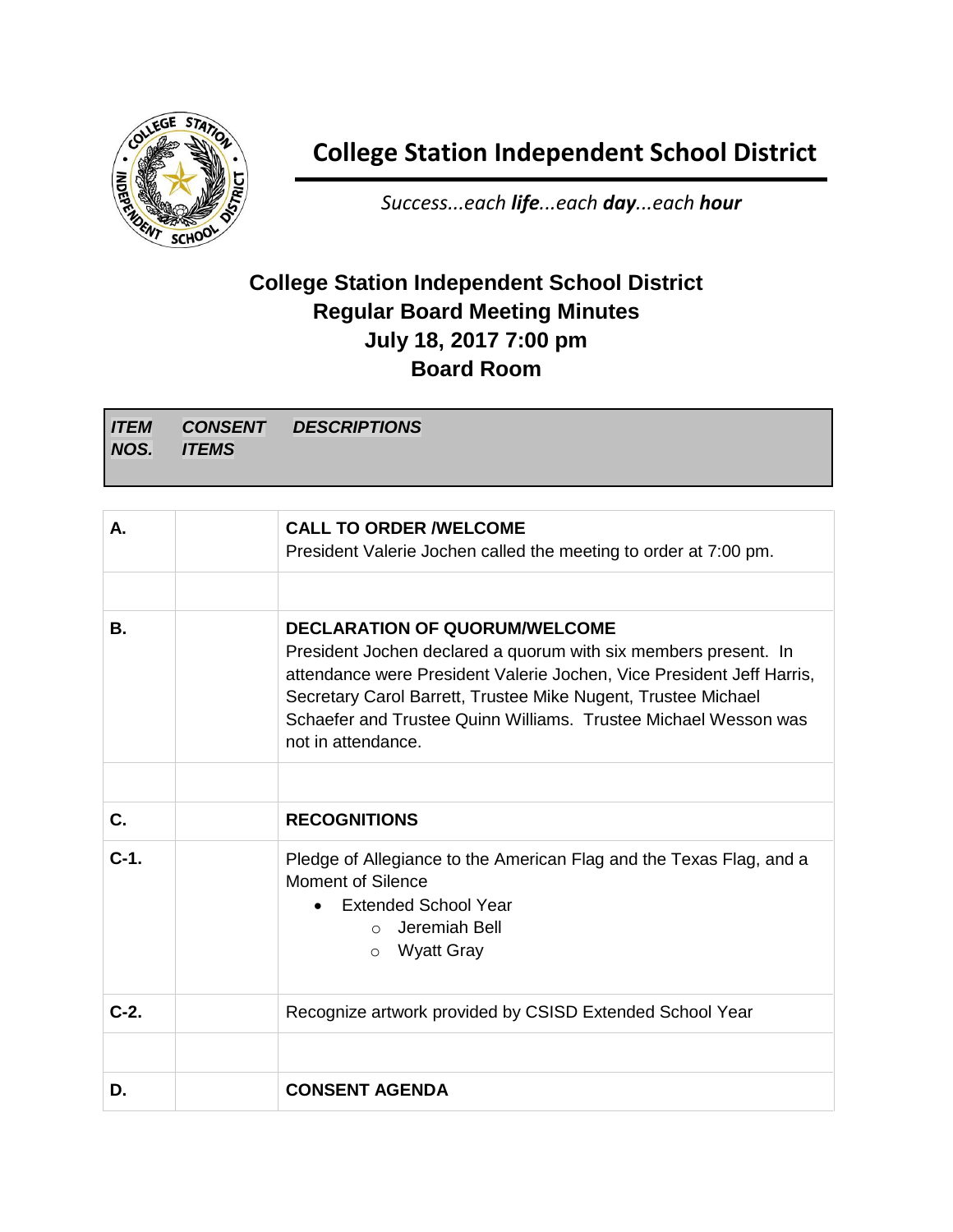|         | Items listed on the Consent Agenda are as follows: Item G Minutes;<br>Item H-1 Policy Update 108; Item I-4 Teacher Evaluation and<br>Observation Calendar; Item J-1 WiFi Network Expansion; Item J-2<br>Head Start Financials; Item J-3 Monthly Budget Amendments; Item<br>J-4 Financial Reports.<br><b>MOTION 4693: I make a motion that we approve the Consent</b><br>Agenda items as presented. The motion was made by Trustee<br>Michael Schaefer and seconded by Trustee Mike Nugent. The<br>motion carried with six ayes and zero nos.                                                                                                                                                                                                                                                                                                                                                                                                                                                                                                                                                                                                                                                                                                            |
|---------|---------------------------------------------------------------------------------------------------------------------------------------------------------------------------------------------------------------------------------------------------------------------------------------------------------------------------------------------------------------------------------------------------------------------------------------------------------------------------------------------------------------------------------------------------------------------------------------------------------------------------------------------------------------------------------------------------------------------------------------------------------------------------------------------------------------------------------------------------------------------------------------------------------------------------------------------------------------------------------------------------------------------------------------------------------------------------------------------------------------------------------------------------------------------------------------------------------------------------------------------------------|
|         |                                                                                                                                                                                                                                                                                                                                                                                                                                                                                                                                                                                                                                                                                                                                                                                                                                                                                                                                                                                                                                                                                                                                                                                                                                                         |
| Е.      | <b>BOARD</b>                                                                                                                                                                                                                                                                                                                                                                                                                                                                                                                                                                                                                                                                                                                                                                                                                                                                                                                                                                                                                                                                                                                                                                                                                                            |
| $E-1$ . | Board Directions and Reports/Announcements/Superintendent<br><b>Reports and Announcements</b>                                                                                                                                                                                                                                                                                                                                                                                                                                                                                                                                                                                                                                                                                                                                                                                                                                                                                                                                                                                                                                                                                                                                                           |
|         | <b>Board</b><br><b>CSISD Education Foundation</b><br>Trustee Quinn Williams announced that the Education<br>Foundation has started a new partnering campaign where<br>donors can give a one-time donation to support the<br>Foundation initiatives. As of July $1st$ , we have raised \$81,000<br>and have six \$10,000 sponsors: Caldwell Country Chevrolet,<br>CC Creations, CHI St. Joseph's Health, Copy Corner,<br>Culpepper Real Estate and Rife Law Firm.<br><b>District Educational Improvement Council</b><br>Audit<br><b>Head Start Policy Council</b><br>Intergovernmental Relations Liaison<br>Personnel Advisory Council Liaison<br><b>School Health Education Council</b><br><b>Upcoming Events</b><br>Other<br>Vice President Jeff Harris commented on the recent 7<br>$\circ$<br>on 7 football tournament where he had the opportunity<br>to watch College Station High School and A&M<br>Consolidated High School, both of whom did quite well<br>at the highest level at the state tournament.<br>President Valerie Jochen reported on the initial<br>$\circ$<br>collaborative meeting between the City, the County<br>and CSISD. The idea would be that the three entities<br>meet three or four times per year to talk about issues |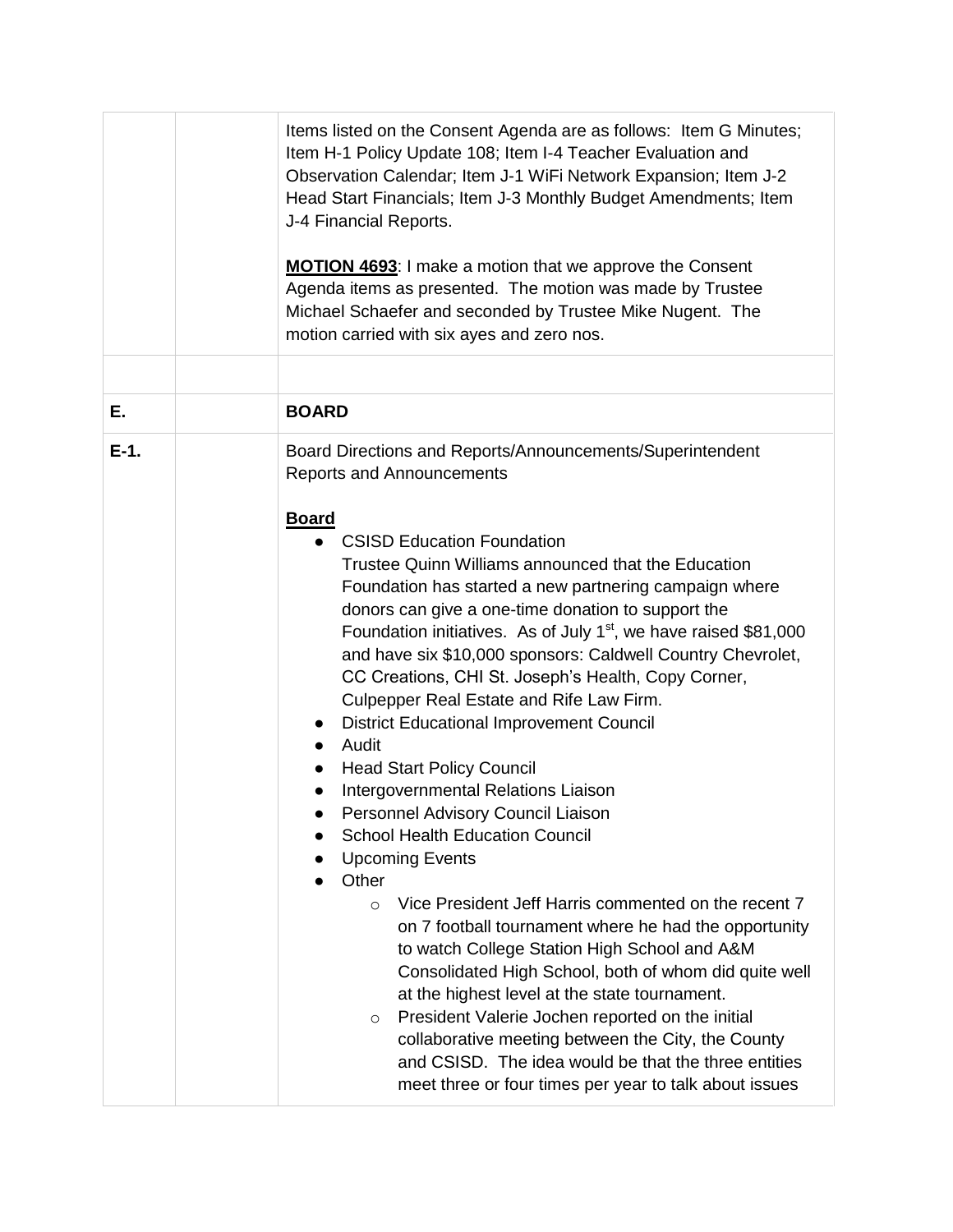|      |            |                                                        | within the planning units.                                                                                                                                                                                                                                                                                                                                                                                                                                                                                                                                                                                                                                                                                                                              |             |              |
|------|------------|--------------------------------------------------------|---------------------------------------------------------------------------------------------------------------------------------------------------------------------------------------------------------------------------------------------------------------------------------------------------------------------------------------------------------------------------------------------------------------------------------------------------------------------------------------------------------------------------------------------------------------------------------------------------------------------------------------------------------------------------------------------------------------------------------------------------------|-------------|--------------|
|      |            | <b>Superintendent</b><br>$\circ$<br>$\circ$<br>$\circ$ | Upcoming events<br>Superintendent Clark Ealy stated that there is lots<br>going on in College Station ISD and lots of important<br>work going on with policy and the budget with the<br>special session getting started; but the biggest thing<br>on the minds of CSISD is the unexpected and tragic<br>loss of one of our co-workers Dr. Amy Schverak<br>Anderson who passed away yesterday unexpectedly<br>at the age of 50. Superintendent Ealy expressed a<br>desire to honor Dr. Anderson's legacy with the work<br>we do as a district.<br>The 1st Special Session of the 85th Texas Legislature<br>kicked off today. We will continue to watch how it will<br>affect CSISD in regard to our budget in the form of<br>raises and insurance costs. |             |              |
| F.   |            |                                                        | HEARING OF CITIZENS (Non-Agenda/Agenda Items)                                                                                                                                                                                                                                                                                                                                                                                                                                                                                                                                                                                                                                                                                                           |             |              |
|      |            |                                                        | There were no citizens wishing to address the Board at this time.                                                                                                                                                                                                                                                                                                                                                                                                                                                                                                                                                                                                                                                                                       |             |              |
| G.   |            | <b>MINUTES</b>                                         |                                                                                                                                                                                                                                                                                                                                                                                                                                                                                                                                                                                                                                                                                                                                                         |             |              |
|      | $\sqrt{2}$ |                                                        | June 20, 2017 Board Workshop Minutes<br>June 20, 2017 Board Meeting Minutes                                                                                                                                                                                                                                                                                                                                                                                                                                                                                                                                                                                                                                                                             |             |              |
|      |            |                                                        |                                                                                                                                                                                                                                                                                                                                                                                                                                                                                                                                                                                                                                                                                                                                                         |             |              |
| Н.   |            |                                                        | <b>CURRICULUM AND INSTRUCTION</b>                                                                                                                                                                                                                                                                                                                                                                                                                                                                                                                                                                                                                                                                                                                       |             |              |
| H-1. | $\sqrt{ }$ | <b>McIntyre Memo</b>                                   | Consider Approval of TASB Policy Update 108                                                                                                                                                                                                                                                                                                                                                                                                                                                                                                                                                                                                                                                                                                             |             |              |
|      |            | AIA (LEGAL)                                            | CJA (LEGAL)                                                                                                                                                                                                                                                                                                                                                                                                                                                                                                                                                                                                                                                                                                                                             | EF (LOCAL)  | EKBA (LEGAL) |
|      |            | AIB (LEGAL)                                            | COB (LEGAL)                                                                                                                                                                                                                                                                                                                                                                                                                                                                                                                                                                                                                                                                                                                                             | EFA (LEGAL) | EL (LOCAL)   |
|      |            | AIC (LEGAL)                                            | CQA (LEGAL)                                                                                                                                                                                                                                                                                                                                                                                                                                                                                                                                                                                                                                                                                                                                             | EFA (LOCAL) | FEA (LEGAL)  |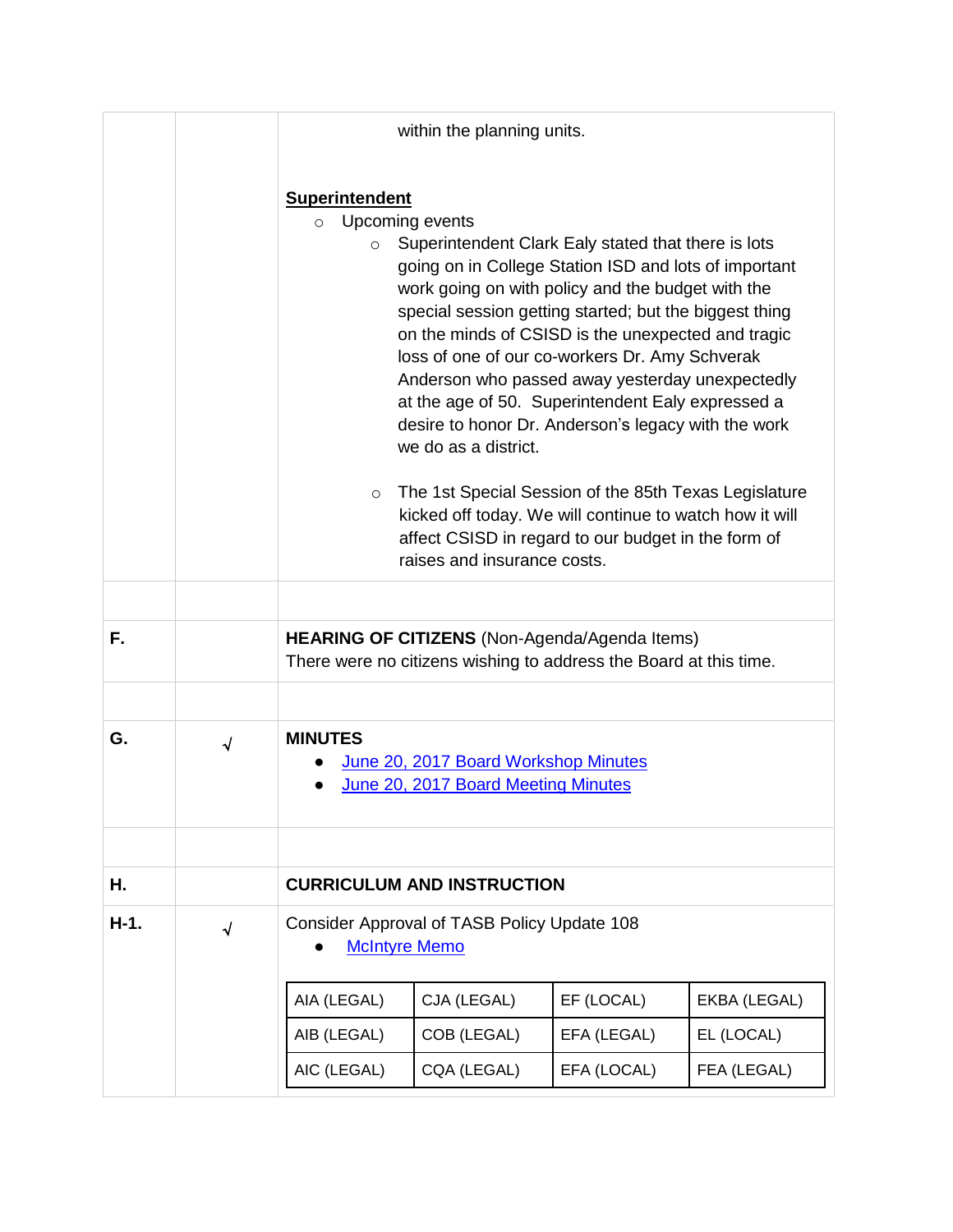|        | <b>BBB (EXHIBIT)</b>                                                                                                                                                                                                                                                                                                                                                                                                                                                                                                                                                                                                                                                    | DBA (LEGAL)                                                                                                                                                                                                                                                                                                                                                                                                                                                                                                                                                                                         | EFAA (LEGAL) | FED (LEGAL)    |
|--------|-------------------------------------------------------------------------------------------------------------------------------------------------------------------------------------------------------------------------------------------------------------------------------------------------------------------------------------------------------------------------------------------------------------------------------------------------------------------------------------------------------------------------------------------------------------------------------------------------------------------------------------------------------------------------|-----------------------------------------------------------------------------------------------------------------------------------------------------------------------------------------------------------------------------------------------------------------------------------------------------------------------------------------------------------------------------------------------------------------------------------------------------------------------------------------------------------------------------------------------------------------------------------------------------|--------------|----------------|
|        | <b>BBG (LEGAL)</b>                                                                                                                                                                                                                                                                                                                                                                                                                                                                                                                                                                                                                                                      | DBAA (LEGAL)                                                                                                                                                                                                                                                                                                                                                                                                                                                                                                                                                                                        | EFAA (LOCAL) | FFEA (LEGAL)   |
|        | <b>BED (LEGAL)</b>                                                                                                                                                                                                                                                                                                                                                                                                                                                                                                                                                                                                                                                      | DFF (LEGAL)                                                                                                                                                                                                                                                                                                                                                                                                                                                                                                                                                                                         | EGA (LEGAL)  | FNCF (LEGAL)   |
|        | <b>BJCF (LEGAL)</b>                                                                                                                                                                                                                                                                                                                                                                                                                                                                                                                                                                                                                                                     | DHB (LEGAL)                                                                                                                                                                                                                                                                                                                                                                                                                                                                                                                                                                                         | EHAC (LEGAL) | FNCF (EXHIBIT) |
|        | BQ (LEGAL)                                                                                                                                                                                                                                                                                                                                                                                                                                                                                                                                                                                                                                                              | DK (LEGAL)                                                                                                                                                                                                                                                                                                                                                                                                                                                                                                                                                                                          | EHBJ (LEGAL) | FOC (LEGAL)    |
|        | <b>BQA (LEGAL)</b>                                                                                                                                                                                                                                                                                                                                                                                                                                                                                                                                                                                                                                                      | DK (EXHIBIT)                                                                                                                                                                                                                                                                                                                                                                                                                                                                                                                                                                                        | EHBL (LEGAL) | FOC (EXHIBIT)  |
|        | <b>BQB (LEGAL)</b>                                                                                                                                                                                                                                                                                                                                                                                                                                                                                                                                                                                                                                                      | E (LEGAL)                                                                                                                                                                                                                                                                                                                                                                                                                                                                                                                                                                                           | EHDB (LOCAL) | G (LEGAL)      |
|        | CH (LEGAL)                                                                                                                                                                                                                                                                                                                                                                                                                                                                                                                                                                                                                                                              | EF (LEGAL)                                                                                                                                                                                                                                                                                                                                                                                                                                                                                                                                                                                          | EIF (LOCAL)  | GKB (LOCAL)    |
|        |                                                                                                                                                                                                                                                                                                                                                                                                                                                                                                                                                                                                                                                                         |                                                                                                                                                                                                                                                                                                                                                                                                                                                                                                                                                                                                     |              |                |
|        |                                                                                                                                                                                                                                                                                                                                                                                                                                                                                                                                                                                                                                                                         |                                                                                                                                                                                                                                                                                                                                                                                                                                                                                                                                                                                                     |              |                |
| I.     | <b>PERSONNEL</b>                                                                                                                                                                                                                                                                                                                                                                                                                                                                                                                                                                                                                                                        |                                                                                                                                                                                                                                                                                                                                                                                                                                                                                                                                                                                                     |              |                |
| $I-1.$ | <b>Martindale Memo</b><br>$\circ$                                                                                                                                                                                                                                                                                                                                                                                                                                                                                                                                                                                                                                       | Consider approval of new administrator contracts as recommended<br>by the Superintendent of Schools.<br>Rock Prairie Assistant Principal, Renee Sanders<br>Superintendent Clark Ealy recommended Renee Sanders for the<br>position of Assistant Principal at Rock Prairie Elementary.<br><b>MOTION 4694:</b> I move we accept the Superintendent's<br>recommendation to hire Renee Sanders as the Assistant Principal<br>at Rock Prairie Elementary. The motion was made by Vice<br>President Jeff Harris and seconded by Trustee Quinn Williams.<br>The motion carried with six ayes and zero nos. |              |                |
| $I-2.$ | Consideration, discussion and possible action related to employee<br>salaries and health insurance benefits for the 2017-18 school year.<br><b>Martindale Memo</b><br>Mike Martindale, Deputy Superintendent/CFO, reviewed the<br>proposed salary increase of 1.5% across the board for all employees<br>and a \$10 per month increase in the contribution for health insurance<br>benefits for participating employees. The District is committing over<br>\$2 million to employees in the form of 1.5% increase off base salary,<br>\$10 per month adjustment in health insurance contributions and<br>equity adjustments as seen in the next agenda item (Item I-3). |                                                                                                                                                                                                                                                                                                                                                                                                                                                                                                                                                                                                     |              |                |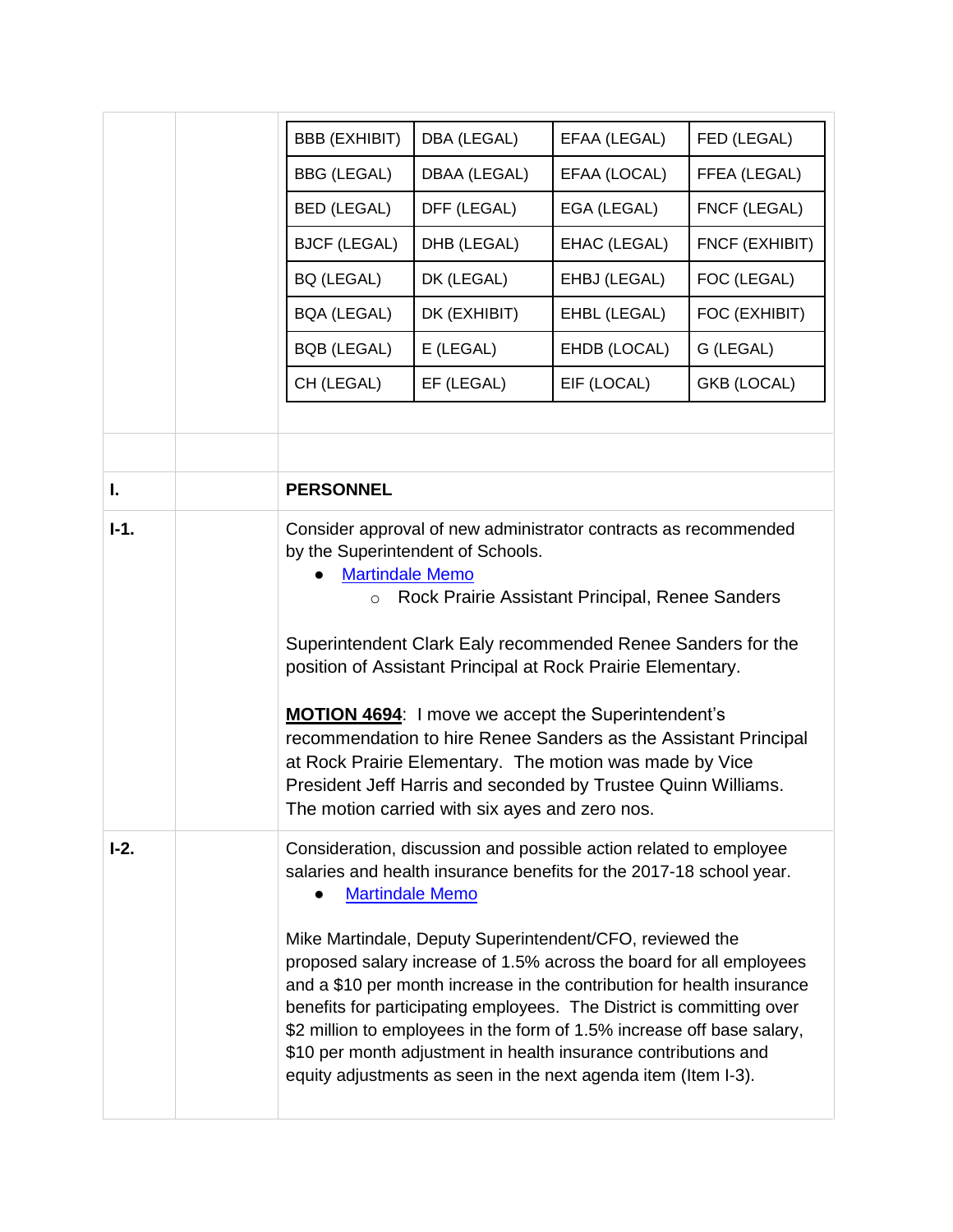|          |            | <b>MOTION 4695:</b> I make a motion that we approve the recommended<br>1.5% pay raise off base salary for current eligible employees and the<br>new health insurance contribution rates as presented. The motion<br>was made by Trustee Michael Schaefer and seconded by Trustee<br>Mike Nugent. The motion carried with six ayes and zero nos.                                                                                                                                                                                     |
|----------|------------|-------------------------------------------------------------------------------------------------------------------------------------------------------------------------------------------------------------------------------------------------------------------------------------------------------------------------------------------------------------------------------------------------------------------------------------------------------------------------------------------------------------------------------------|
| $I-3.$   |            | Consider approval of the Annual Compensation Plan for the 2017-18<br>school year.<br><b>Martindale Memo</b><br>2017-18 Annual Compensation Plan<br>Deputy Superintendent/CFO Martindale reviewed the proposed<br>schedules for the Annual Compensation Plan for the 2017-2018<br>school year.<br><b>MOTION 4696:</b> I move we approve the annual compensation plan<br>as presented. The motion was made by Vice President Jeff Harris<br>and seconded by Trustee Quinn Williams. The motion carried with<br>six ayes and zero nos. |
| $I - 4.$ | $\sqrt{ }$ | Consider approval of the teacher evaluation and observation<br>calendar for the school year 2017-2018.<br><b>McIntyre Memo</b><br>2017-18 Teacher Evaluation and Observation Calendar<br>$\bullet$                                                                                                                                                                                                                                                                                                                                  |
| J.       |            | <b>BUSINESS</b>                                                                                                                                                                                                                                                                                                                                                                                                                                                                                                                     |
| $J-1.$   | $\sqrt{}$  | Consider approval of the purchase of an expansion of the district's<br>WiFi Network for middle, intermediate, and elementary campuses<br>from CXtec for the price of \$154,700.00 per The Interlocal<br>Purchasing System (TIPS) Cooperative contract #7012215 to be paid<br>from 2015 Bond Funds.<br><b>Martindale Memo</b><br><b>Pantel/Hutchison Memo</b>                                                                                                                                                                        |
| $J-2.$   | $\sqrt{}$  | Consider approval of monthly Head Start financial statements and<br>credit card expenditures.<br><b>Martindale Memo</b><br><b>Financial Statements</b>                                                                                                                                                                                                                                                                                                                                                                              |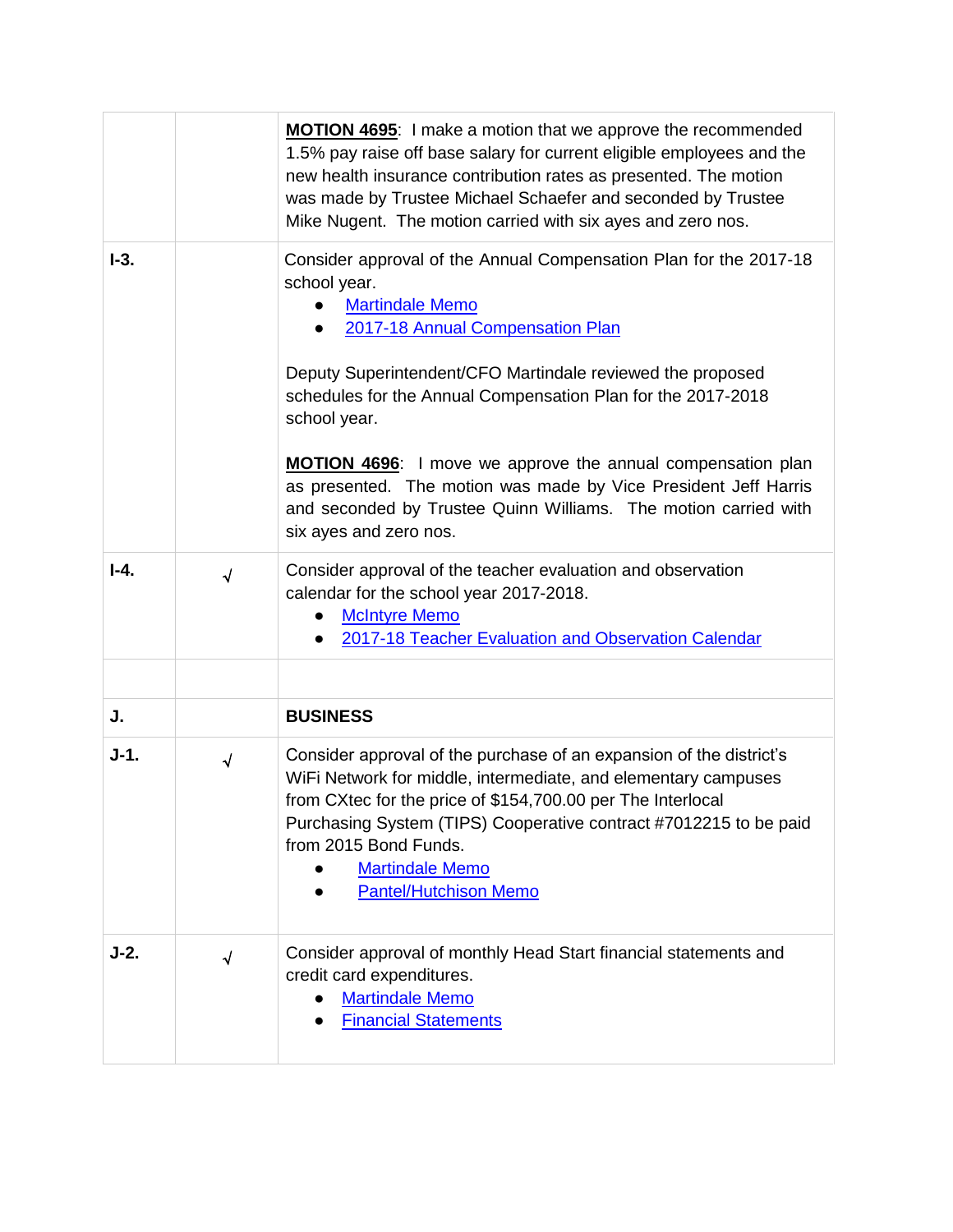| $J-3.$  | $\sqrt{}$  | Consider approval of monthly budget amendments.<br><b>Martindale Memo</b><br><b>Budget Amendments</b><br>$\bullet$                                                                                                                                                                                                                                                                                                                                                                                                                                                                                                                                                                                                                                                                                                                              |
|---------|------------|-------------------------------------------------------------------------------------------------------------------------------------------------------------------------------------------------------------------------------------------------------------------------------------------------------------------------------------------------------------------------------------------------------------------------------------------------------------------------------------------------------------------------------------------------------------------------------------------------------------------------------------------------------------------------------------------------------------------------------------------------------------------------------------------------------------------------------------------------|
| J-4.    | $\sqrt{ }$ | Consider approval of financial reports.<br><b>Martindale Memo</b><br><b>Financial Reports</b>                                                                                                                                                                                                                                                                                                                                                                                                                                                                                                                                                                                                                                                                                                                                                   |
|         |            |                                                                                                                                                                                                                                                                                                                                                                                                                                                                                                                                                                                                                                                                                                                                                                                                                                                 |
| Κ.      |            | <b>FACILITIES</b>                                                                                                                                                                                                                                                                                                                                                                                                                                                                                                                                                                                                                                                                                                                                                                                                                               |
| $K-1$ . |            | Consider approval of Board Policy FC (Local) regarding boundary<br>adjustment<br><b>Ealy Memo</b><br><b>Draft Policy FC (Local)</b><br>Superintendent Ealy presented the draft of Policy FC (LOCAL) and<br>recommended approval by the Board.<br><b>MOTION 4697:</b> I move approval of Board Policy FC (LOCAL) as<br>presented. The motion was made by Trustee Quinn Williams and<br>seconded by Trustee Michael Schaefer. The motion carried with six<br>ayes and zero nos.                                                                                                                                                                                                                                                                                                                                                                   |
| $K-2.$  |            | Consideration, discussion and possible action on the approval of an<br>Interlocal Agreement with the City of College Station, Texas<br>concerning infrastructure related to Wellborn Middle School.<br><b>Hall Memo</b><br><b>ILA Document</b><br>Jon Hall, Executive Director for Facilities, reviewed the Interlocal<br>Agreement with the City of College Station, Texas concerning<br>infrastructure related to Wellborn Middle School, specifically along<br>Royder Road adjacent to Wellborn Middle School and Greens Prairie<br>Elementary School up to a maximum amount of \$450,000.<br><b>MOTION 4698:</b> I make a motion that we approve the Interlocal<br>Agreement as presented. The motion was made by Trustee Michael<br>Schaefer and seconded by Vice President Jeff Harris. The motion<br>carried with six ayes and zero nos. |
|         |            |                                                                                                                                                                                                                                                                                                                                                                                                                                                                                                                                                                                                                                                                                                                                                                                                                                                 |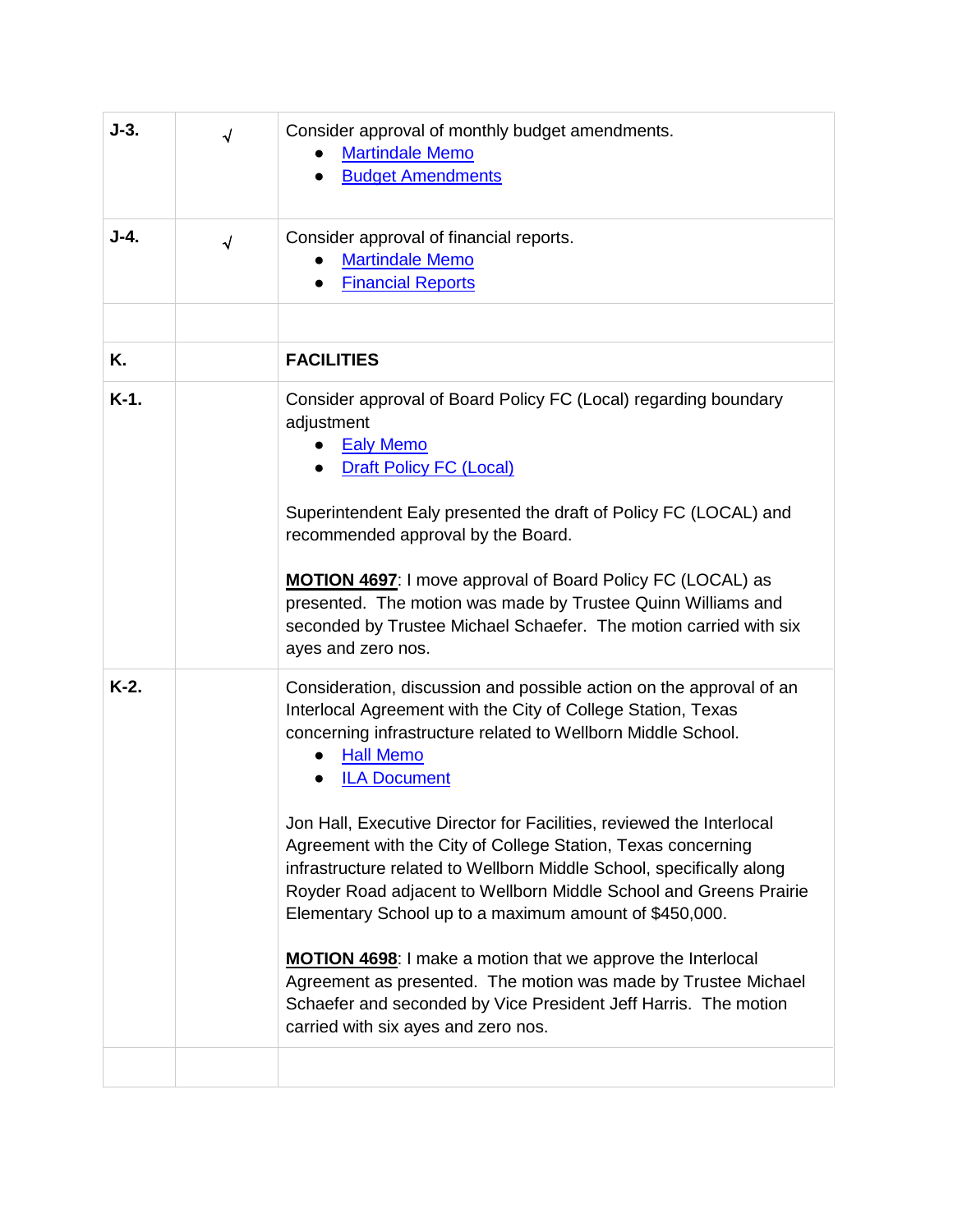| L.     | <b>EXECUTIVE SESSION</b>                                                                                                                                                                                                                                                                                                                                                                                                                                    |
|--------|-------------------------------------------------------------------------------------------------------------------------------------------------------------------------------------------------------------------------------------------------------------------------------------------------------------------------------------------------------------------------------------------------------------------------------------------------------------|
| $L-1$  | The Board will meet in executive session to discuss the 2017 Safety<br>Audit. The executive session deliberations will be held pursuant to<br>the "Deliberation Regarding Security Devices or Security Audits;<br>Closed Meeting" exception to the Texas Open Meetings Act as set<br>forth in Section 551.076 of the Texas Government Code.<br>President Jochen adjourned the meeting to Executive Session at<br>7:31 pm to discuss Items L-1, L-2 and L-3. |
| $L-2.$ | The Board will meet in executive session to discuss the annual<br>Superintendent Evaluation. The executive session deliberations will<br>be held pursuant to the "Personnel Matters; Closed Meeting"<br>exception to the Texas Open Meetings Act as set forth in Section<br>551.074 of the Texas Government Code.                                                                                                                                           |
| $L-3.$ | The Board will meet in executive session to discuss the<br>Superintendent Contract. The executive session deliberations will be<br>held pursuant to the "Personnel Matters; Closed Meeting" exception<br>to the Texas Open Meetings Act as set forth in Section 551.074 of<br>the Texas Government Code.                                                                                                                                                    |
|        |                                                                                                                                                                                                                                                                                                                                                                                                                                                             |
| М.     | <b>OPEN SESSION</b><br>President Jochen called the meeting back into open session at 9:25<br>pm.                                                                                                                                                                                                                                                                                                                                                            |
| $M-1.$ | Consideration and possible action regarding Superintendent's<br>contract.<br>MOTION 4699: I make a motion that we extend the<br>Superintendent'smcontract one year and give him the same salary<br>adjustment as we give the regular staff. The motion was made by<br>Trustee Michael Schaefer and seconded by Vice President Jeff<br>Harris. The motion carried with six ayes and zero nos.                                                                |
| N.     | <b>ADJOURNMENT</b><br>Without objection, President Jochen adjourned the meeting at 9:26<br>pm.                                                                                                                                                                                                                                                                                                                                                              |